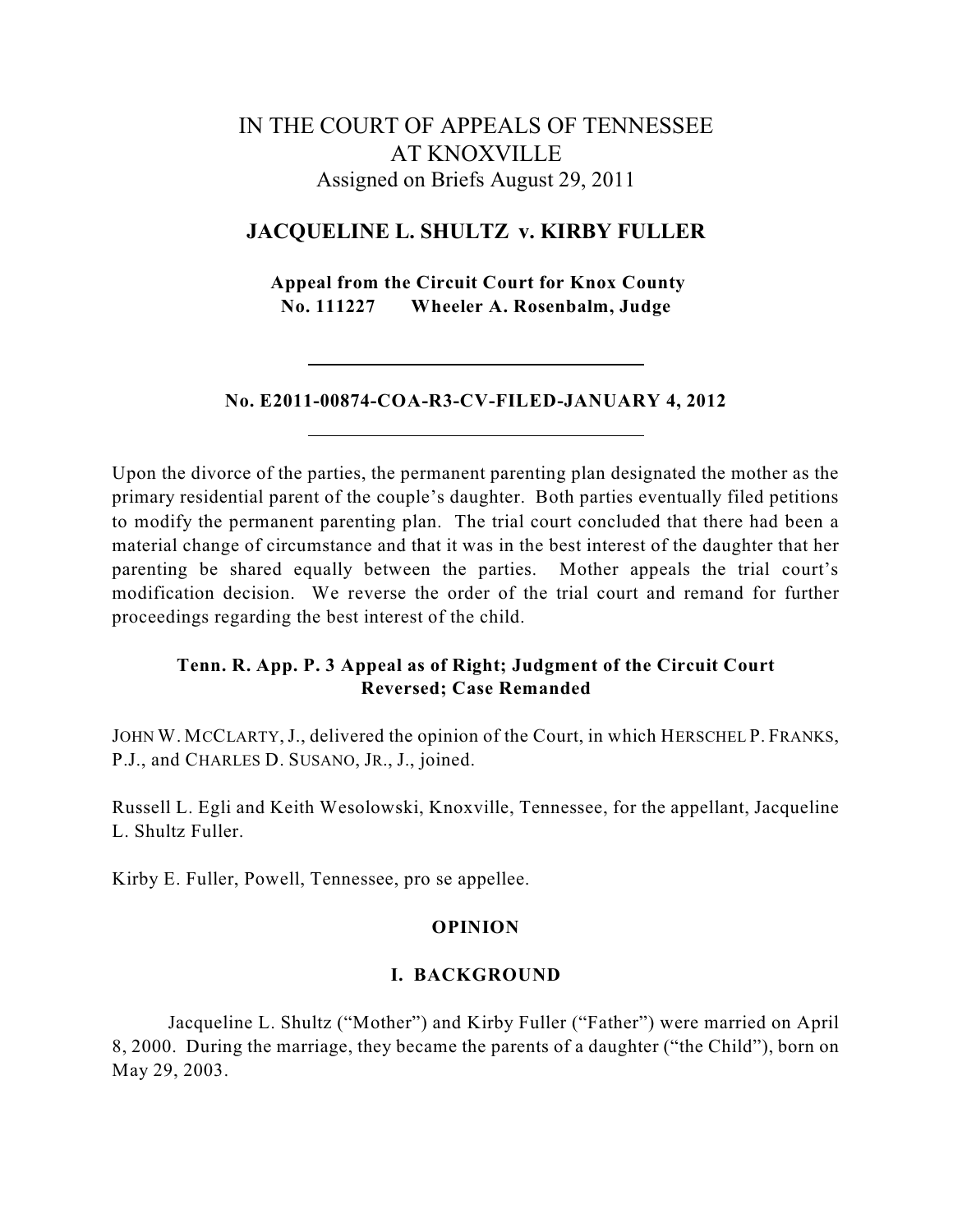Mother filed for divorce in July 2008. Her complaint was accompanied by a temporary parenting plan ("TPP") and a Local Rule 28B verified statement as required by the Fourth Circuit Court for Knox County. Mother asserted in the verified statement that Father was "financially and emotionally unstable" and had "anger issues." In her complaint, Mother sought to be named the primary residential parent of the Child; she requested that Father be provided residential time with the Child as set forth in the TPP. The trial court entered Mother's TPP, awarding her the full care and custody of the Child with the exception of every other weekend visitation by Father.

The final judgment of divorce was entered by the trial court on February 6, 2009, incorporating by reference the parties' marital dissolution agreement, along with the permanent parenting plan ("PPP"). The PPP named Mother the primary residential parent of the Child. Mother was awarded 245 days per year with the Child and Father was provided with 120 days per year co-parenting time.

Not long after the parties' divorce was entered, Mother filed a contempt charge alleging that Father had not complied with the PPP. Father, in turn, filed charges against Mother for allegedly dropping health insurance on his daughter Kayla that she had purportedly agreed to maintain; for making negative comments about him to the Child; for harassment; and for not returning to him items awarded to him in the divorce.

Eventually, on September 16, 2009, Mother filed a petition for modification of the PPP, alleging that a material change of circumstance had occurred since the entry of the final judgment of divorce. She asserted that "it is in the minor child's best interest that she be awarded permanent legal and physical custody of the minor child and that respondent be granted reasonable visitation." In December 2009, Father filed a response that the trial court considered to be an answer to Mother's petition, proclaiming that "the best interest of the minor child is split custody with both parents." Three months later, the trial court entered an order that Father was enjoined from having overnight visitation with the Child until he ceased cohabitation with Jamie Rudd, who eventually became his wife.

In August 2010, Mother filed a verified statement containing certain contentions regarding Father. According to the statement, Father wasresiding in a three-bedroom mobile home with at least seven other people. The statement indicated that in May 2010, a minor in Father's home had been taken into custody for contributing alcoholic beverages to a minor at Powell Middle School. Mother's statement also provided that on June 8, 2010, the Knox County Sheriff's Department had been dispatched to Father's home for a domestic violence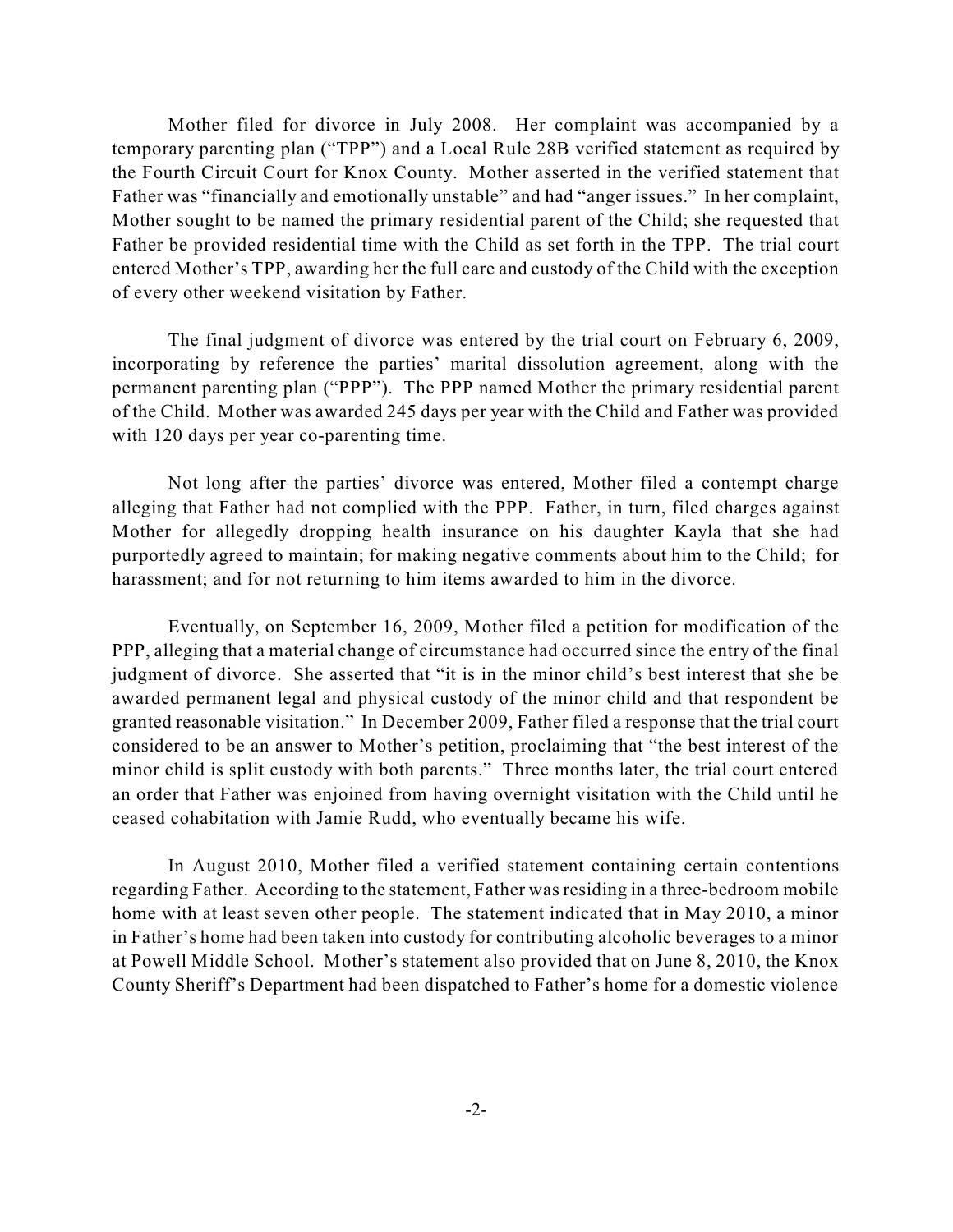call.<sup>1</sup> Further indicated was that in May 2010, Mother had received a call from East Knox Elementary School that the Child had written a disturbing message containing sexual content. As a result of this incident, Mother made a formal complaint to the Department of Children Services ("DCS"), who investigated the matter. According to Mother, it was the finding of DCS that the Child "doesn't appear to have been molested [but] she has been exposed to inappropriate amounts of information pertaining to sex and the male [genitalia] area."

On August 26, 2010, the trial court entered a TPP filed with Mother's petition that modified Father's co-parenting time to every other Saturday and Sunday, 10 a.m. until 4 p.m., with no other persons present. Shortly thereafter, Father filed his own petition for modification of the PPP. While he agreed with Mother that there had been a substantial and material change in circumstance since the entry of the original PPP, Father averred "that it is in the minor child[']s best interest that he be awar[d]ed 50/50 custody."

On November 3, 2010, a hearing on the competing petitions was heard with no court reporter present. Although Mother was the initial petitioner, Father was allowed to open proof in his petition for modification of custody first.<sup>2</sup> Father's wife, Jamie ("Wife"), took the stand first and Father, appearing pro se, asked her a number of leading questions on direct. According to Mother, when she objected to the questions as leading, the trial court overruled the objections because "lay persons are granted more leeway in this Court."<sup>3</sup> Wife testified that the family home had been investigated by DCS because of her ex-husband and that both she and Father had undergone drug and alcohol counseling and testing. According

 $2$ Interestingly, the record reveals that Father formerly worked in some capacity in the Knox County Fourth Circuit Court.

 $3$ We have set out principles for dealing with pro se litigants:

*See Jackson v. Lanphere*, No. M2010-01401-COA-R3-CV, 2011 WL 3566978, at \*3 (Tenn. Ct. App. Aug. 12, 2011) (quoting *Hessmer v. Hessmer*, 138 S.W.3d 901, 903 (Tenn. Ct. App. 2003)).

 $1$ <sup>1</sup>The official incident report related as follows: "UPON ARRIVAL OFFICERS SPOKE WITH THE VICTIM WHO STATED THAT SHE AND HER HUSBAND (SUSPECT) HAD BEEN IN A VERBAL ARGUMENT FOR THE LAST TWO HOURS. THE VICTIM STATED THAT THE ARGUMENT HAD NOT ESCALATED. THE SUSPECT REFUSED TO TALK WITH THE OFFICERS ABOUT THE SITUATION. BOTH PARTIES REFUSED TO LEAVE THE RESIDENCE. . . .

Parties who decide to represent themselves are entitled to fair and equal treatment by the courts. The courts should take into account that many pro se litigants have no legal training and little familiarity with the judicial system. However, the courts must also be mindful of the boundary between fairness to a pro se litigant and unfairness to the pro se litigant's adversary. Thus, the courts must not excuse pro se litigants from complying with the same substantive and procedural rules that represented parties are expected to observe.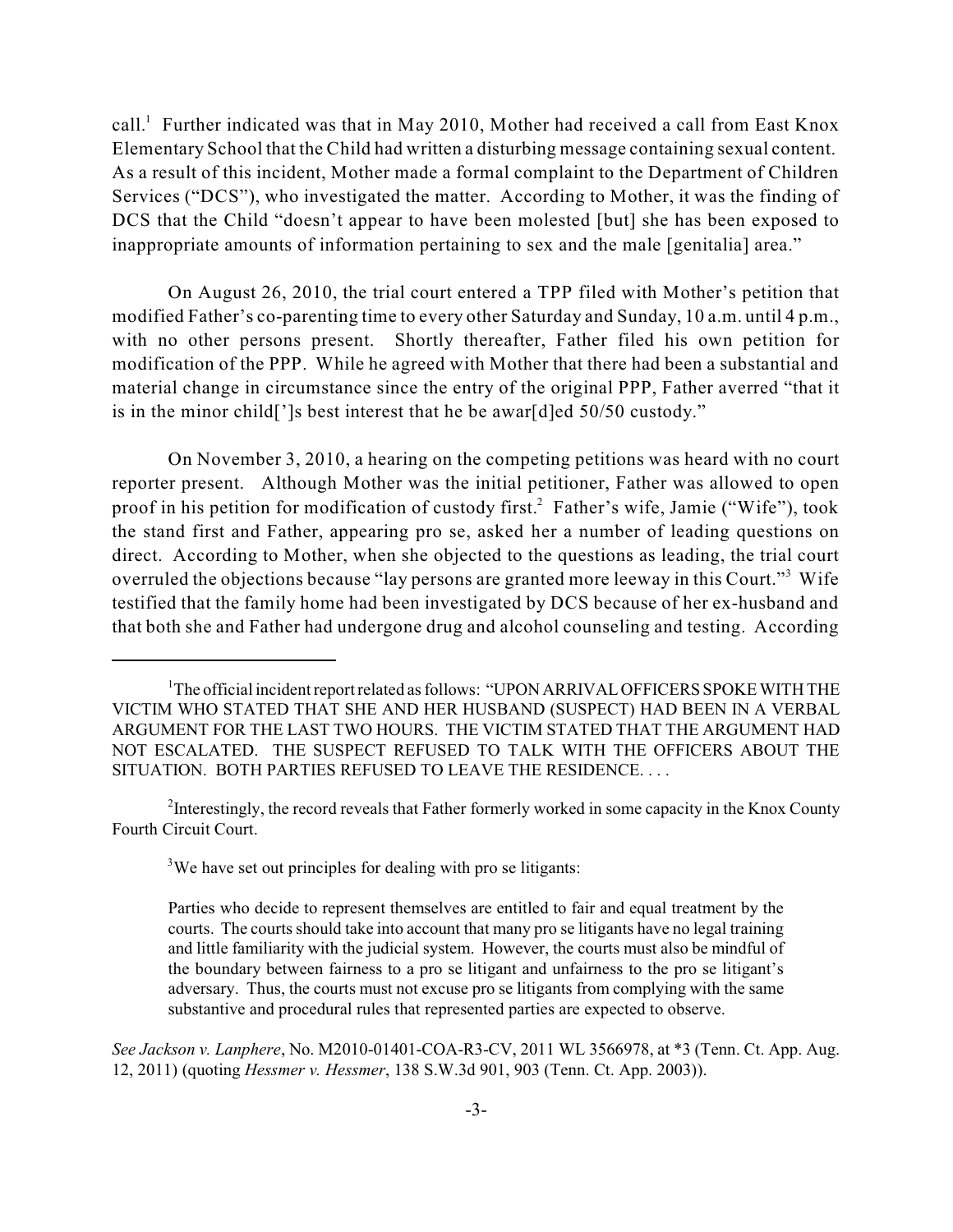to Wife, they successfully passed all four random drug tests they had been given. Wife further noted that they had been visited by counselors for drug and alcohol abuse, domestic violence, and anger management. She also confirmed the following: the crowded conditions at the family residence; her son was arrested at school in an incident involving alcohol; the domestic violence police report; and that her minor son's pregnant girlfriend, also a minor, lived in the family residence. 4

Upon Father taking the stand, he accused Mother of causing him problems with DCS, his taxes, and the Fire Marshal. Mother's counsel objected to Father's statements on the grounds of speculation and hearsay, but the trial court allowed Father to continue because of his pro se status. On cross examination, when Father was asked if the police had come to his residence on a domestic violence call, he said he could not remember. Once reminded about three calls to the police made in May and June of 2010, Father admitted that the police had come to his residence.<sup>5</sup>

The last person to testify was Father's daughter, Kayla. She stated that she got along well with Father's new wife, that she made good grades in school, and that she enjoyed seeing her sister, the Child.

On November 29, 2010, the trial court entered the following memorandum opinion:

At the outset of the cause it was stipulated after opening statements that a material change of circumstances had occurred since the permanent parenting plan of January 27th of '09. That material change of circumstances is the father's remarriage and his move from apartment to a mobile home, in effect a four bedroom mobile home.

The child in question is seven years old; she attends East Knox Elementary School. The father's prayer for more co-parenting time does not include a prayer for a change in child's school district. This is good for the child, who prospers in her present school.

<sup>&</sup>lt;sup>4</sup>In Father's brief, he indicated that the girlfriend no longer resides with the family because it was discovered that Wife's son was not the father of the child.

 $<sup>5</sup>$ In regard to the incident at school involving Wife's son, Father related that "[t]here was no evidence</sup> and all charges were dropped and there was never any charges of a sexual nature." In his brief, Father indicated that his Wife's son is on medication for bipolar disorder and ADHD. An incident report in the record reflects that police officers have responded to a violent outburst of Wife's son.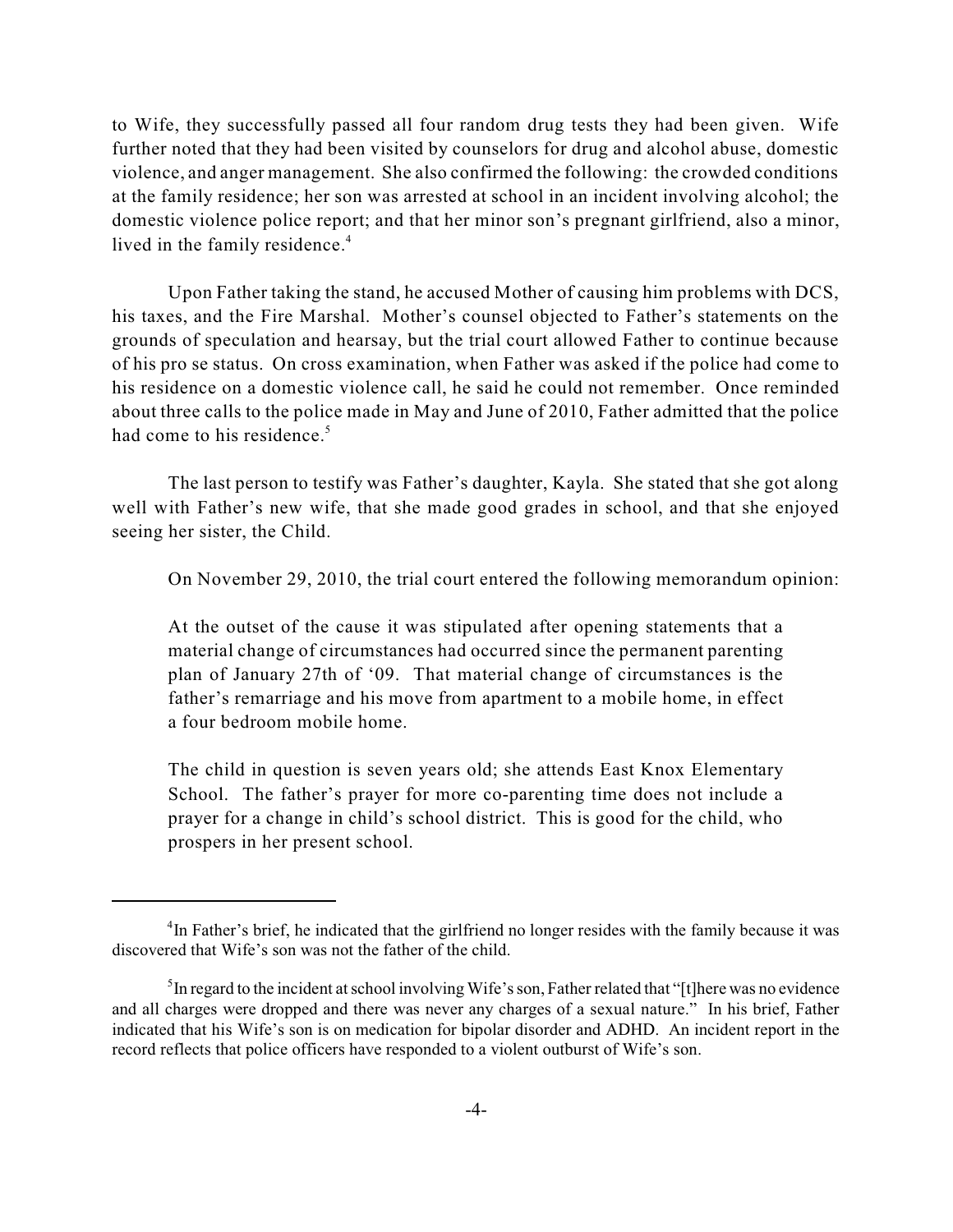Accordingly, the case moved on to consideration of the best interest of the child, the threshold matter of material change of circumstances having been met. It was noted that since the permanent parenting plan of January 27th of '09 an emergency matter had been brought to this court pursuant to local rule 28, reducing the father's co-parenting time to daytime only on weekends. There was some testimony as to whether the father had violated the strictures contained therein -- that he have the child with him only and not around other persons -- and the Court finds minimal and insignificant violations of that extreme stricture.

The Court finds that the mother or her agents steadily instigate investigations by various agencies, making phone calls that lead to investigations, as often as on a weekly basis, of the father's circumstances. Perhaps this is done in good faith. Perhaps this is merely good parenting and concern for the child, but the investigations have led to little and they are disrupting.

The Court finds that the father's home is crowded but that he and his new wife are working hard to make this situation work. The Court finds that the father is sincere, he's honest, he's straightforward and hardworking; it is in the best interest of the child that she have more contact with him. It shall be on a seven and seven basis, with exchange every Wednesday. So, fifty/fifty co-parenting time. The decision making shall be left in the joint posture at the present time, the Court hoping that these parents can cooperate -- they do have certain levels of cooperation. If in the future it is not possible for these two parents to cooperate in decision making this Court will chose one of them to have sole decision making authority. . . .

On December 1, 2010, Mother, upon hiring a new attorney with a conflict with the original trial judge, moved to recuse the judge from conducting further hearings in this matter. Nine days later, the trial judge entered an order of recusal. Mother timely filed a Rule 59 motion, asking that the order modifying the PPP be set aside or that a new trial be conducted. The judge who heard arguments regarding this matter in February 2011 affirmed the findings of the trial court. $6$  This appeal followed.

 ${}^{6}$ The matter was assigned to the Presiding Judge of the 6th Judicial District, the Honorable Wheeler A. Rosenbalm.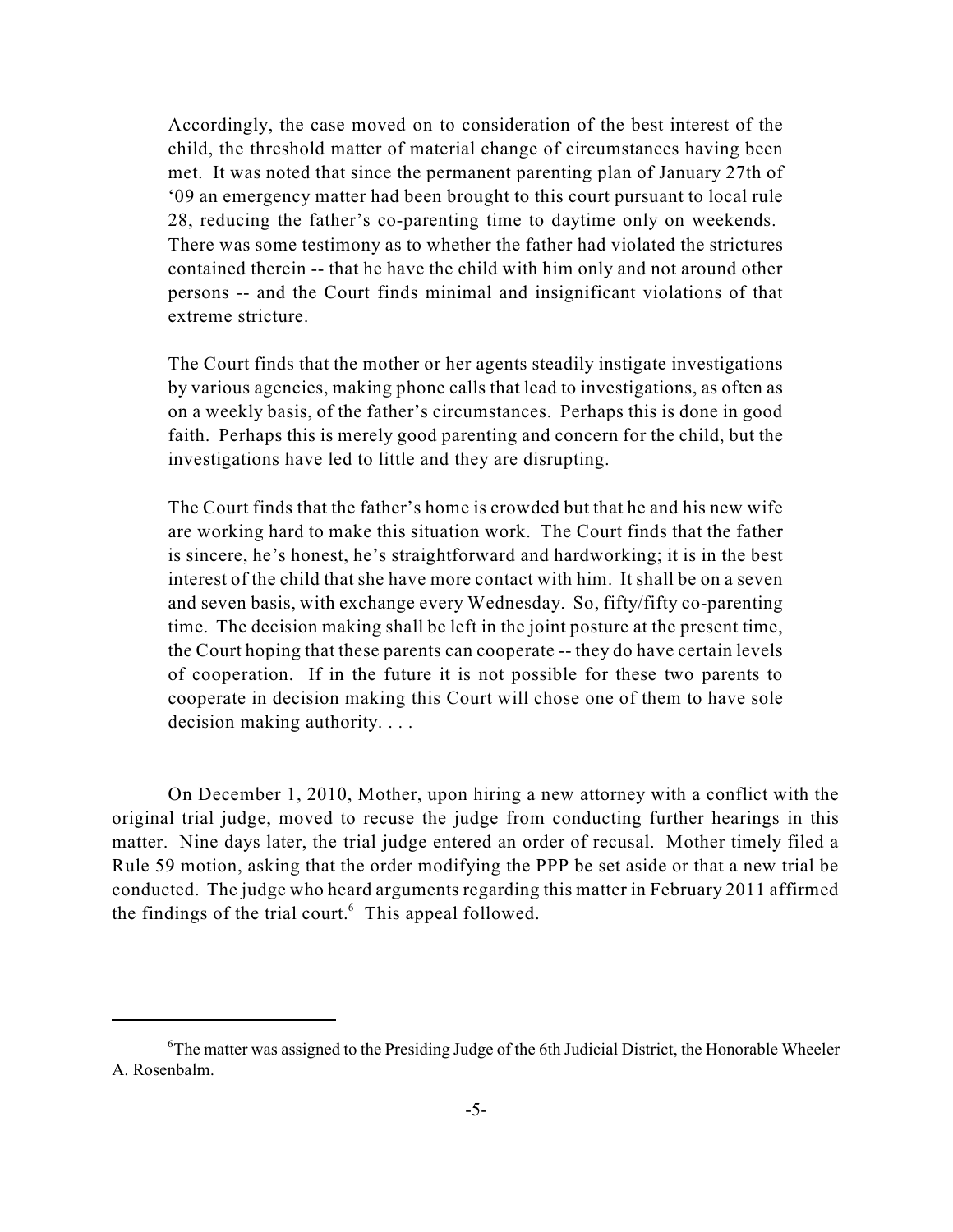#### **II. ISSUES**

Mother raises the following issues:

1. Whether the trial court erred in not addressing specific factors contained in Tenn. Code Ann. § 36-6-106 in evaluating the best interests of the Child.

2. Whether the trial court erred, based upon the evidence at trial, in finding that it was in the best interests of the Child to spend fifty percent of her time with her father.

3. Whether the trial court erred in denying Mother's Rule 59 Motion to alter or amend the order modifying the parties' permanent parenting plan or for a new trial.

#### **III. STANDARD OF REVIEW**

We review the trial court's conclusions of law under a de novo standard, with no deference to the conclusions made by the lower court. *Kendrick v. Shoemake*, 90 S.W.3d 566, 569-70 (Tenn. 2002); *Southern Constructors, Inc. v. Loudon County Bd. of Educ.*, 58 S.W.3d 706, 710 (Tenn. 2001). A "review of findings of fact by the trial court in civil actions shall be de novo upon the record of the trial court, accompanied by a presumption of the correctness of the finding, unless the preponderance of the evidence is otherwise." Tenn. R. App. P. 13(d).

In applying the de novo standard, we acknowledge that "[t]rial courts are vested with wide discretion in matters of child custody" and that "the appellate courts will not interfere except upon a showing of erroneous exercise of that discretion." *Koch v. Koch*, 874 S.W.2d 571, 575 (Tenn. Ct. App. 1993). "Because '[c]ustody and visitation determinations often hinge on subtle factors, including the parents' demeanor and credibility during . . . proceedings themselves,' appellate courts 'are reluctant to second-guess a trial court's decisions.'" *Johnson v. Johnson*, 165 S.W.3d 640, 645 (Tenn. Ct. App. 2004)(quoting *Gaskill v. Gaskill*, 936 S.W.2d 626, 631 (Tenn. Ct. App. 1996)). Appellate courts should only set aside the trial court's judgment in such cases when it "falls outside the spectrum of rulings that might reasonably result from an application of the correct legal standards to the evidence found in the record." *Eldridge v. Eldridge*, 42 S.W.3d 82, 88 (Tenn. 2001).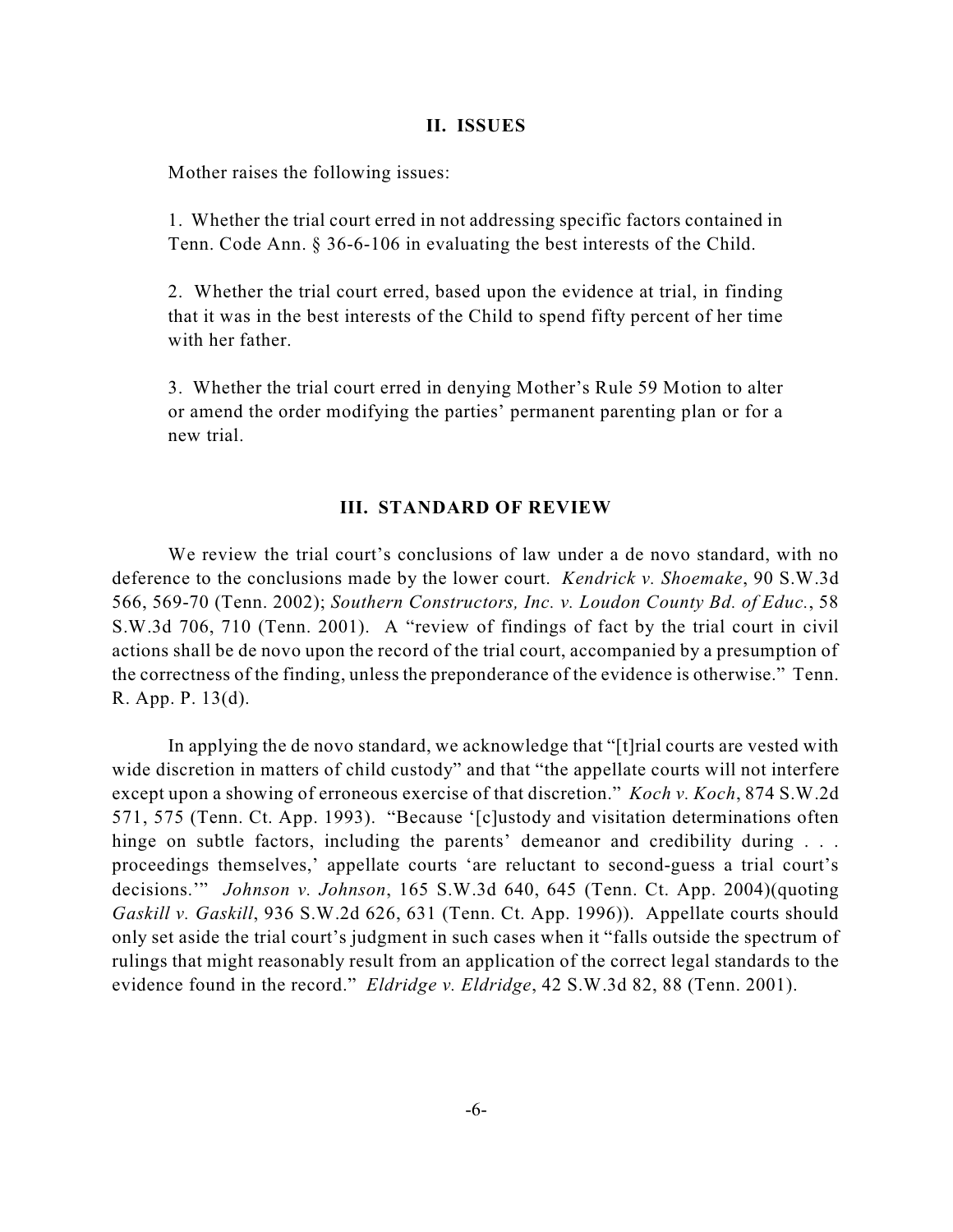#### **IV. DISCUSSION**

It is well settled that "[a] custody decision, once final, is res judicata upon the facts in existence or reasonably foreseeable when the decision was made." *Scofield v. Scofield*, No. M2006-00350-COA-R3-CV, 2007 WL 624351, at \*3 (Tenn. Ct. App. Feb. 28, 2007). However, because the circumstances of children and parents can change, the courts are "empowered to alter custody arrangements when intervening circumstances require modifications." *Id.* at \*2 (citing Tenn. Code Ann. § 36-6-101(a)(1)); *see also Massengale v. Massengale*, 915 S.W.2d 818, 819 (Tenn. Ct. App. 1995).

Modification of an existing parenting arrangement involves a two-step analysis. Tenn. Code Ann.  $\S 36-6-101(a)(2)$  (B) and (C). The parent attempting to modify the existing custody or visitation arrangement first must prove that a material change in circumstance has occurred. *Id.* We note that the determination of whether a "material change of circumstance" has occurred requires a different standard depending upon whether a parent is seeking to modify custody (i.e., change the primary residential parent) or modify the residential parenting schedule. *See* Tenn. Code Ann. §§ 36-6-101(a)(2)(B) and (C); *Massey-Holt v. Holt*, 255 S.W.3d 603, 608 (Tenn. Ct. App. 2007) (Tenn. Code Ann. § 36-6-  $101(a)(2)(C)$  has been found to set "a very low threshold for establishing a material change of circumstances")).

Tenn. Code Ann. § 36-6-101(a)(2)(B) specifically provides:

If the issue before the court is a modification of the court's prior decree pertaining to *custody*, the petitioner must prove by a preponderance of the evidence a material change of circumstance. A material change of circumstance does not require a showing of a substantial risk of harm to the child. A material change of circumstance may include, but is not limited to, failures to adhere to the parenting plan or an order of custody and visitation or circumstances that make the parenting plan no longer in the best interest of the child.

(Emphasis added). Tenn. Code Ann. § 36-6-101(a)(2)(C) reflects the following:

If the issue before the court is a modification of the court's prior decree pertaining to *a residential parenting schedule*, then the petitioner must prove by a preponderance of the evidence a material change of circumstance affecting the child's best interest. A material change of circumstances does not require a showing of a substantial risk of harm to the child. A material change of circumstance for purposes of modification of a residential parenting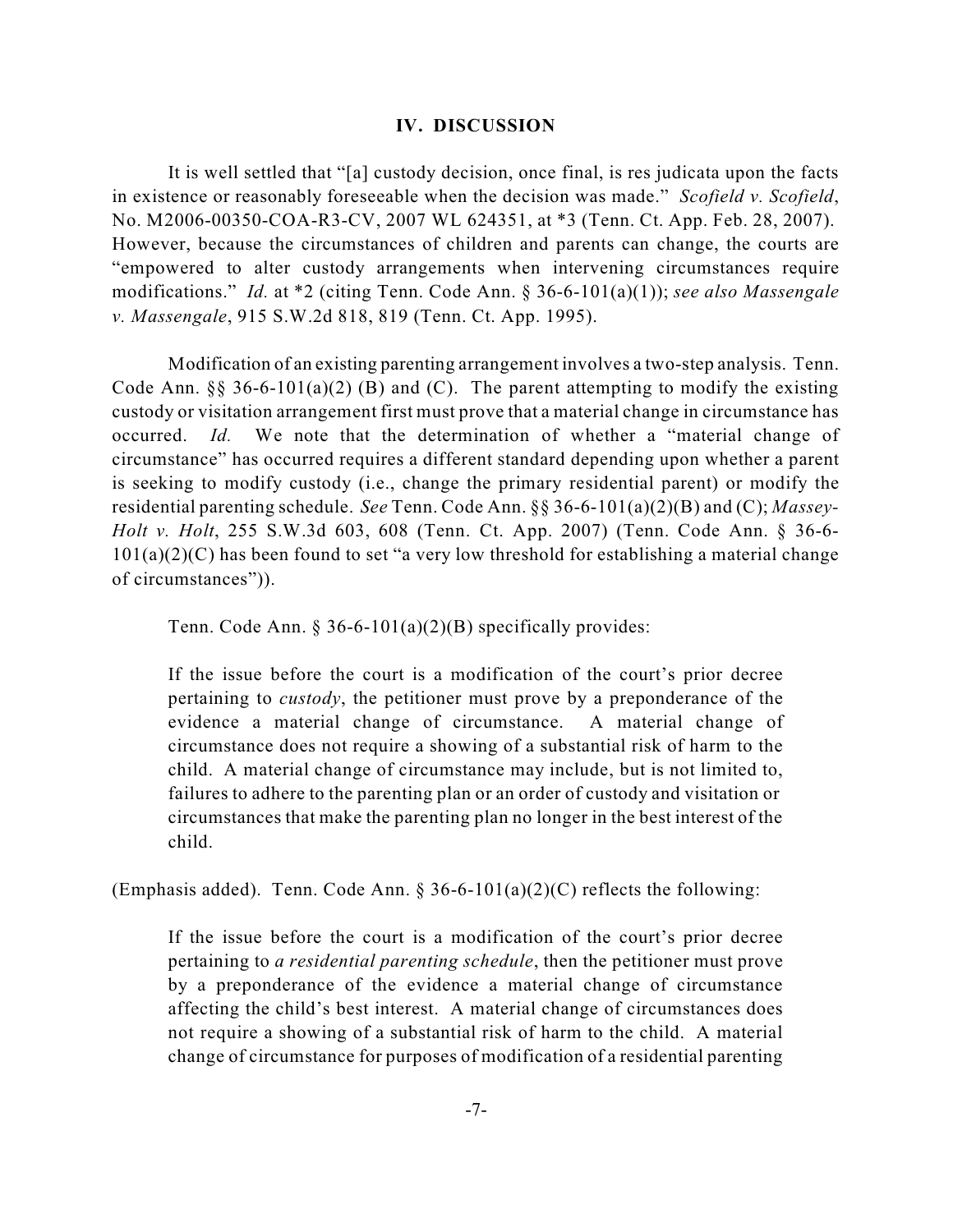schedule may include, but is not limited to, significant changes in the needs of the child over time, which may include changes relating to age; significant changes in the parent's living or working condition that significantly affect parenting; failure to adhere to the parenting plan; or other circumstances making a change in the residential parenting time in the best interest of the child.

(Emphasis added). As to the custody provision -- the issue relevant in this matter -- the statute requires that "the court shall make such a finding as to the reason and the facts that constitute the basis for the custody determination. Tenn. Code Ann.  $\S 36-6-101(a)(2)(B)(i)$ .

In this case, the material change of circumstance cited by the trial court was "the father's remarriage and his move from apartment to a mobile home, in effect a four bedroom mobile home." As explained by Father, the trial court granted him increased custody because he "is now married and can provide a two parent home for the minor child."

Once the trial court determines that a material change of circumstance has occurred, the court must next determine whether modification of the existing parenting arrangement is in the best interest of the child. *In re J.C.S.*, No. M2007-02049-COA-R3-PT, 2008 WL 2924982, at \*6 (Tenn. Ct. App. July 28, 2008). This determination requires consideration of a number of factors, including those set out at Tenn. Code Ann. § 36-6-106(a) to make the custody determination, and those at Tenn. Code Ann. § 36-6-404(b) to establish the residential schedule. *Id.* The wording of the statutory provisions places a mandatory duty on the courts to consider these factors. *See Stovall v. The City of Memphis*, No. W2003- 02036-COA-R3-CV, 2004 WL 1872896, at \*3 (Tenn. Ct. App. Aug. 20, 2004).

The factors to consider in a proceeding requiring the trial court to make a custody determination regarding a minor child are as follows:

(1) The love, affection and emotional ties existing between the parents or caregivers and the child;

(2) The disposition of the parents or caregivers to provide the child with food, clothing, medical care, education and other necessary care and the degree to which a parent or caregiver has been the primary caregiver;

(3) The importance of continuity in the child's life and the length of time the child has lived in a stable, satisfactory environment . . . ;

(4) The stability of the family unit of the parents or caregivers;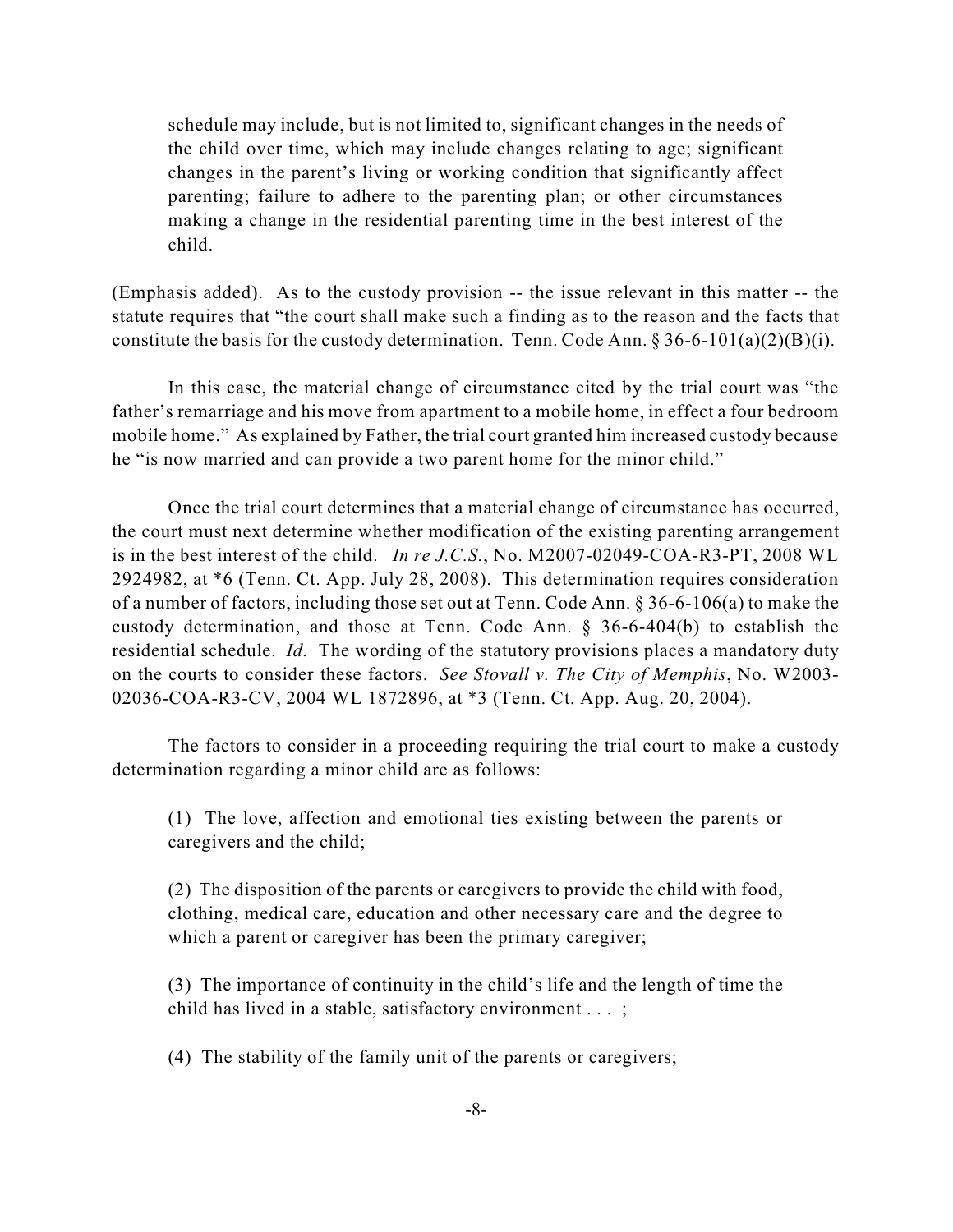(5) The mental and physical health of the parents or caregivers;

(6) The home, school and community record of the child;

 $(7)(A)$  The reasonable preference of the child, if twelve (12) years of age or older;

(B) The court may hear the preference of a younger child on request. The preferences of older children should normally be given greater weight than those of younger children;

(8) Evidence of physical or emotional abuse to the child, to the other parent or to any other person . . . ;

(9) The character and behavior of any other person who resides in or frequents the home of a parent or caregiver and the person's interactions with the child; and

(10) Each parent's or caregiver's past and potential for future performance of parenting responsibilities, including the willingness and ability of each of the parents and caregivers to facilitate and encourage a close and continuing parent-child relationship between the child and both of the child's parents, consistent with the best interest of the child.

Tenn. Code Ann. § 36-6-106(a)(1)-(10). The language of Tenn. Code Ann. § 36-6-106(a) is not permissive; trial courts are required to consider all factors bearing on the child's best interest.

Trial judges are not required to articulate every fact and its application in custody cases. *See Murray v. Murray*, No. M2009-01576-COA-R3-CV, 2010 WL 3852218, at \*8 (Tenn. Ct. App. Sept. 28, 2010)(stating that "while the statute requires the trial court to consider all the applicable factors, there is no statutory requirement that the court list every applicable factor along with its conclusion as to how that particular factor impacted the overall custody determination"). However, the trial judge must make a best interest analysis to determine which parent is comparatively more fit. *Id.*

From our review of the trial court's order, we cannot conclude that the trial court made a comprehensive best interest analysis in this case. The court did not indicate that it considered the fact that Mother had been the primary caregiver all of the Child's life prior to the change in custody. Nothing in the record indicates that Mother was unable or